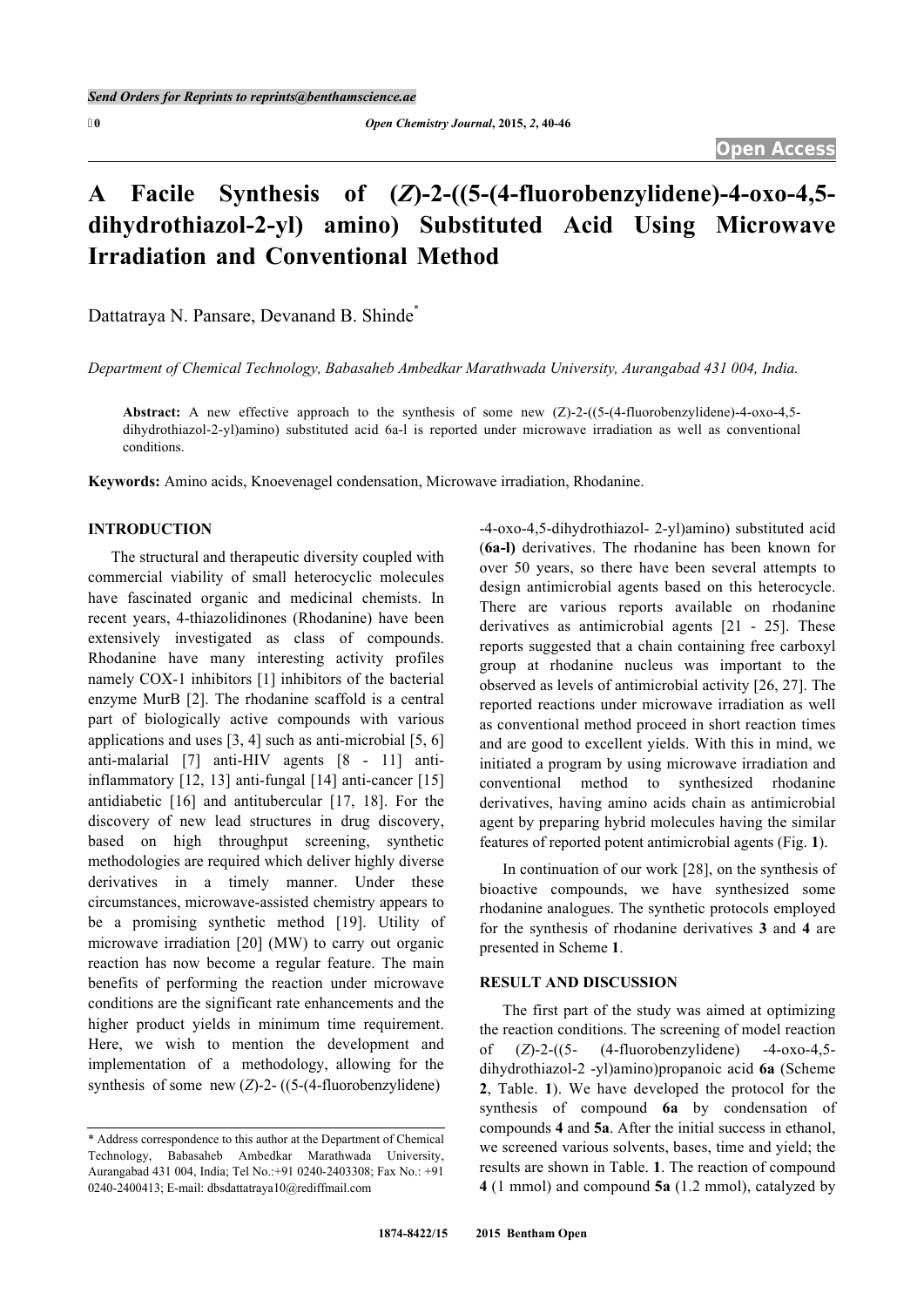various bases and various solvents were selected as a model reaction to optimize the reactive conditions. In terms of the effect of solvents and bases on the condensation reaction, potassium carbonate was found to be the better base and ethanol was found to be the best solvent for the reaction (Table.**1**, entry 11); other solvents, including dichloromethane (DCM), acetic acid, methanol and toluene were less efficient (Table.**1**, entries 2–5, 7–10 and 12–15). Nevertheless, all of these yields were generally low before further optimizations. Ethanol gave the corresponding product in a 50–90% yield, which was the best among these solvents (Table. **[1](#page-1-1)**, entries 1, 6 and 11). To increase the efficiency of the condensation reaction, the effects of different bases were investigated (Table.**1**, entries 1–15). Potassium carbonate exhibited the best performance with used solvents and gave better yield, (Table.**1**, entries 11–15). Diethylamine and triethylamine gave lower yields with other solvents, but gave better yield in combination with ethanol as a solvent (Table. **[1](#page-1-1)**, entries 1 and 6). All the reactions were carried out in equimolar amounts of each compound in 1 mL of solvent. Among these reactions same amounts of the solvent, namely 1 mL of ethanol turned out to be the best choice with yields of 50%, 65% and 90% (Table. **[1](#page-1-1)**, entries 1, 6 and 11). We would like to mention here that ethanol as a solvent with potassium carbonate as base was the best choice with a yield of 90% and les[s t](#page-1-1)ime required for the completion of the reaction (Table. **1**, entry 11). Thus we decided to carry out the reactions in ethanol with potassium carbonate. Simultaneously, we also performed microwave-assisted reactions. In addition the reaction time for microwave-assisted reactions was much shorter than the same reactions in all of our studied substrates. As a result the reaction time was shortened, thermal decomposition also [mi](#page-2-2)nimized, resulting in higher isolated yields (Table. **2**).

<span id="page-1-1"></span>

| Table 1. Screening of bases, solvents, reaction time and yield for the synthesis (6a) <sup>a</sup> . |  |  |  |  |  |
|------------------------------------------------------------------------------------------------------|--|--|--|--|--|
|                                                                                                      |  |  |  |  |  |

| Entry          | <b>Base</b>         | Solvent     | Time (min) | Yield $^b$ (%) |
|----------------|---------------------|-------------|------------|----------------|
|                | Diethylamine        | Ethanol     | 120        | 50             |
| $\overline{2}$ | Diethylamine        | Methanol    | 130        | 30             |
| 3              | Diethylamine        | Acetic acid | 150        | 35             |
| 4              | Diethylamine        | <b>DCM</b>  | 110        | 40             |
| 5              | Diethylamine        | Toluene     | 140        | 30             |
| 6              | Triethylamine       | Ethanol     | 100        | 65             |
| $\tau$         | Triethylamine       | Methanol    | 110        | 40             |
| 8              | Triethylamine       | Acetic acid | 130        | 30             |
| 9              | Triethylamine       | <b>DCM</b>  | 120        | 45             |
| 10             | Triethylamine       | Toluene     | 125        | 35             |
| 11             | Potassium carbonate | Ethanol     | 30         | 90             |
| 12             | Potassium carbonate | Methanol    | 40         | 80             |
| 13             | Potassium carbonate | Acetic acid | 60         | 80             |
| 14             | Potassium carbonate | <b>DCM</b>  | 50         | 85             |
| 15             | Potassium carbonate | Toluene     | 70         | 75             |

<sup>a</sup> All the reaction was carried out in 1:1.2 molar amounts of each compound in 1 mL of solvent.

**b** Isolated yield.

<span id="page-1-0"></span>

**Scheme. 1.** Synthesis of (*Z*)-5-(4-fluorobenzylidene)-2-(methylthio)thiazol-4(5H)-one (**4**).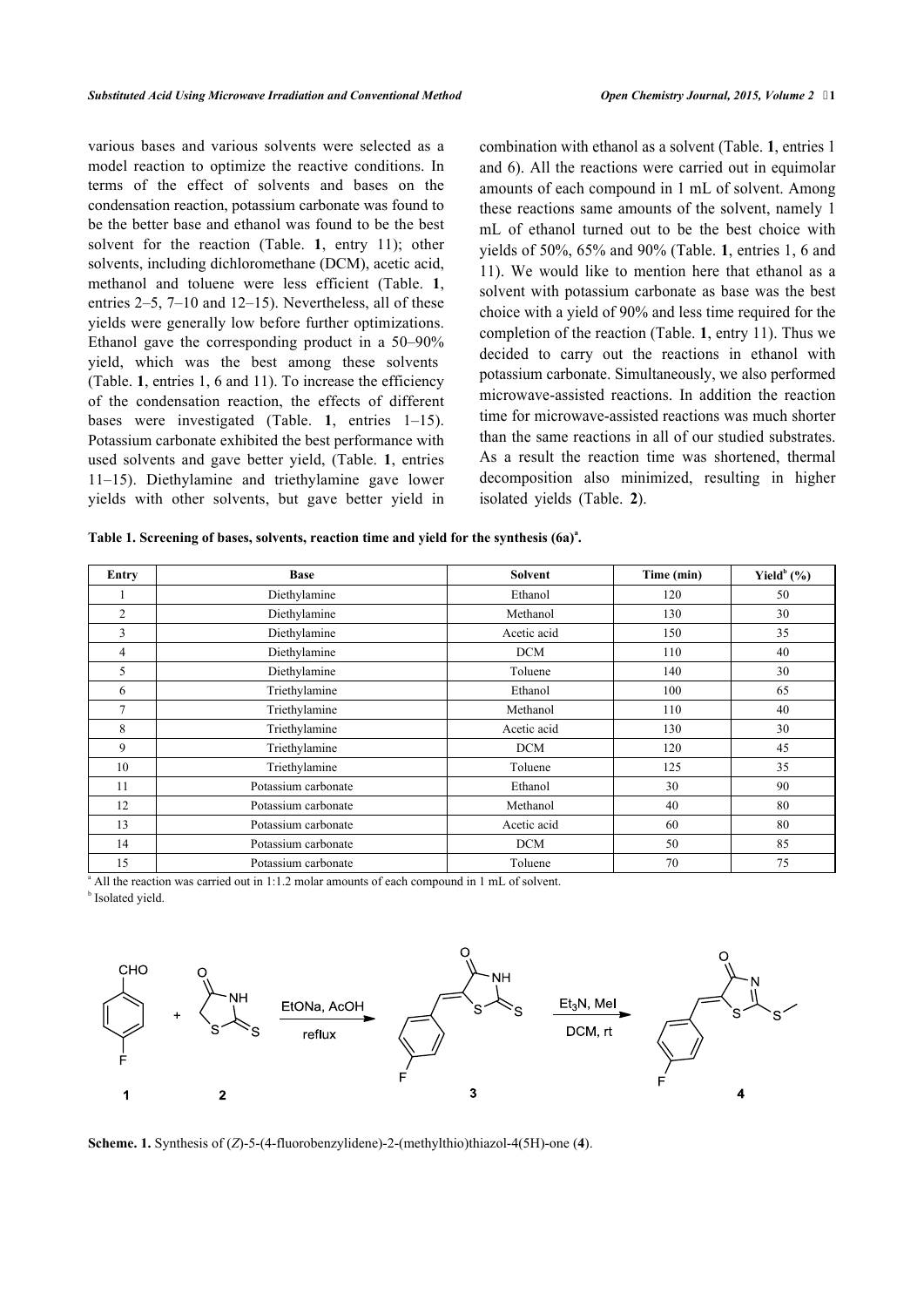#### **42** *Open Chemistry Journal, 2015, Volume 2 Pansare and Shinde*

<span id="page-2-1"></span>

a Reaction condition: compound (**4**)(1 mmol), L-Alanine(**5a**)(1.2 mmol), base(1 mmol), solvent 1mL, rt. 30-150 min.

Scheme. 2. Screening of model reaction (Z)-2-((5-(4-fluorobenzylidene)-4-oxo-4,5-dihydrothiazol-2-yl)amino)propanoic acid (6a)<sup>a</sup>.

<span id="page-2-0"></span>

Fig. (1). Previously reported antibacterial agents and synthesized compounds.

<span id="page-2-2"></span>The synthesized rhodanine derivatives by using microwave irradiation and conventional method **6a-l** (Scheme**3***,* Table.**2**). The compound 5-(4 fluorobenzylidene)-2-thioxothiazolidin- 4-one **3** was prepared *via* a Knoevenagel condensation between 4 fluorobenzaldehyde **1** and rhodanine **2**. The compound 5-(4-fluorobenzylidene)-2-(methylthio)thiazol-4(5H) one **4** was obtained *via* reaction of 5-(4 fluorobenzylidene)-2-thioxothiazolidin-4-one (**3**) with iodomethane in dichloromethane using triethylamine as catalyst [\[29\]](#page-6-9). Further, to expand the series, 2-((5-(4 fluorobenzylidene)- 4-oxo-4, 5-dihydrothiazol -2yl)amino) acid derivatives **6a-l** were synthesized reacting 5-(4-fluorobenzylidene)-2-(methylthio)thiazol-4(5H) one **4** with various amino acids **5a-l** in ethanol using  $K_2CO_3$  as catalyst [\[30](#page-6-10)].

In this reaction, there was displacement of a methyl sulfinyl group by amino acids from the C2 position of the thiazolone ring.

Rhodanine based compounds were synthesized by microwave irradiation (MW) as well as conventional heating with potassium carbonate and ethanol.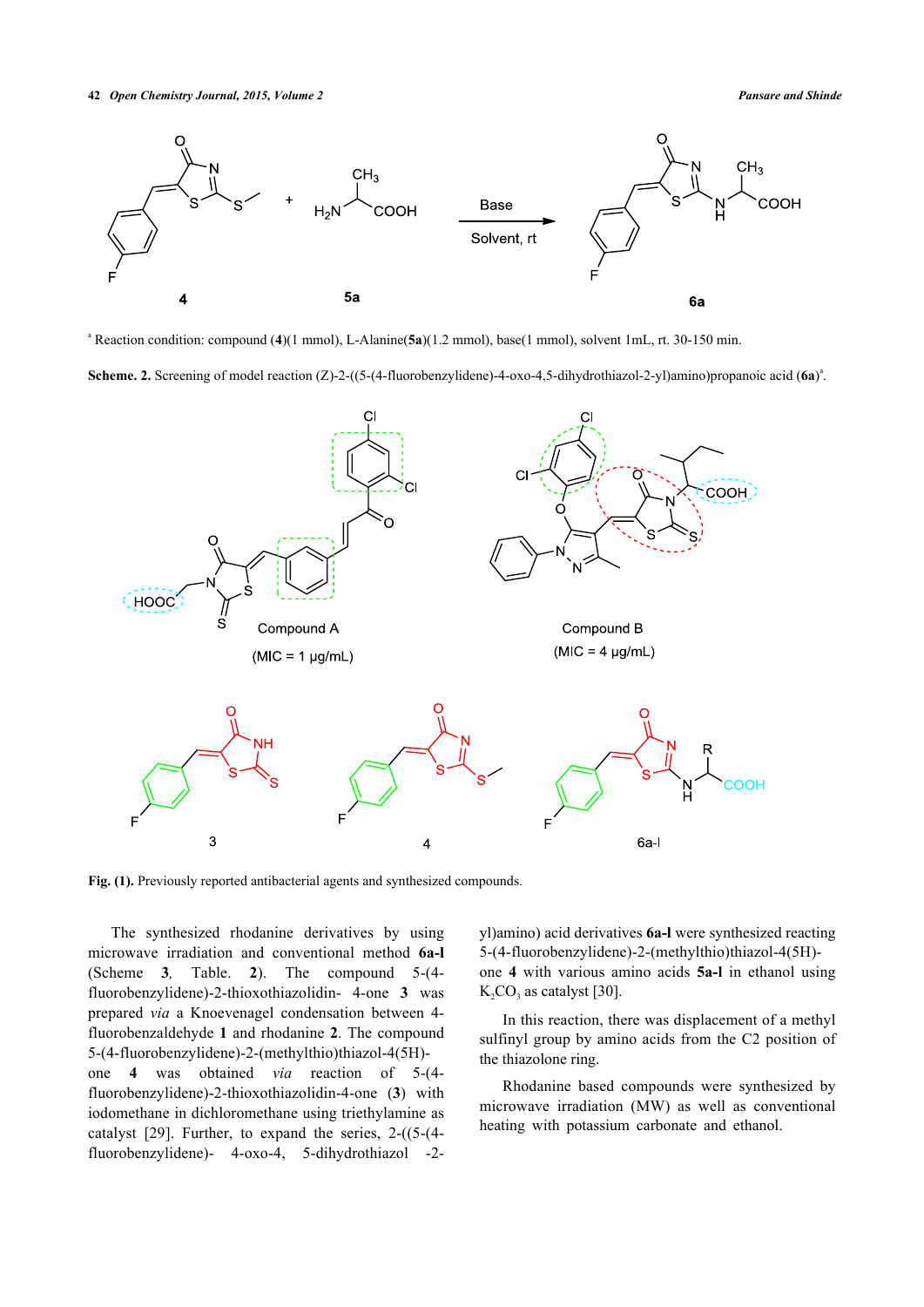|                |                    | Time (min)               |         | Yield $^{\rm b}$ (%)                |         | <b>Melting</b> |  |
|----------------|--------------------|--------------------------|---------|-------------------------------------|---------|----------------|--|
| Sr. No.        | Substituent (R)    | $\mathbf{M}\mathbf{W}^c$ | $Con^d$ | $\mathbf{M}\mathbf{W}^{\mathbf{c}}$ | $Con^d$ | point (°C)     |  |
| 6a             | $-CH3$             | $\overline{4}$           | 30      | 96                                  | 90      | 230-232        |  |
| 6b             | $-CH(CH3)2$        | $\overline{4}$           | 40      | 96                                  | 80      | 202-204        |  |
| 6c             | -CH(CH3)CH2CH3     | 3                        | 35      | 94                                  | 82      | 140-142        |  |
| 6d             | -CH2C6H5           | 3                        | 45      | 93                                  | 80      | 170-172        |  |
| 6e             | -CH2CH2SCH3        | 3                        | 45      | 94                                  | 82      | 156-158        |  |
| 6f             | $-CH2CH(CH3)2$     | $\overline{4}$           | 35      | 94                                  | 84      | 233-235        |  |
| 6g             | $-CH2OH$           | 3                        | 30      | 95                                  | 82      | 201-203        |  |
| 6h             | -CH2SH             | $\overline{4}$           | 35      | 94                                  | 84      | 206-208        |  |
| 6i             | -CH2COOH           | $\overline{4}$           | 50      | 96                                  | 80      | 182-184        |  |
| <sub>6</sub> j | $N_{\leq 1}$<br>NΗ | $\overline{3}$           | 50      | 92                                  | 76      | 192-194        |  |
| 6k             | -CH2C6H4OH         | 3                        | 45      | 92                                  | 72      | 150-152        |  |
| 61             | -СНОНСНЗ           | 3                        | 35      | 94                                  | 78      | 170-172        |  |

## **Table 2. Physical data for synthesized rhodanine derivatives 6(a-l)<sup>a</sup> .**

Reaction condition (6a-l). Compound (4) (1 mmol), amino acids (5a-l) (1.2 mmol),

Method A: Microwave-assisted synthesis: potassium carbonate, ethanol, 70 °C, 3-4 min.

**Method B:** Conventional synthesis: potassium carbonate, ethanol room temperature, 30-50 min.

**b** Isolated yields.

c Microwave-assisted.

d Conventional condition.

<span id="page-3-0"></span>

<sup>a</sup>Reaction condition:

**Method A:** Microwave-assisted synthesis: potassium carbonate, ethanol, 70 °C, 3-4 min.

**Method B:** Conventional synthesis: potassium carbonate, ethanol room temperature, 30-50 min.

Scheme. 3. Synthesis of (*Z*)-2-((5-(4-fluorobenzylidene)-4-oxo-4,5-dihydrothiazol-2-yl) amino) substituted acid (6a-l)<sup>a</sup>.

The physical data of the synthesized compounds are presented in (Table. **[2](#page-2-2)**). All the reactions proceeded well in 3-4 min. in microwave irradiation to give products in very good yields (92–96%) and 30-50 min at conventional method to give products in very good yields (72–90%). The purity of the synthesized compounds was checked by TLC and melting points were recorded on SRS Optimelt, melting point apparatus

 $5I = 6I = -CHOHCH<sub>3</sub>$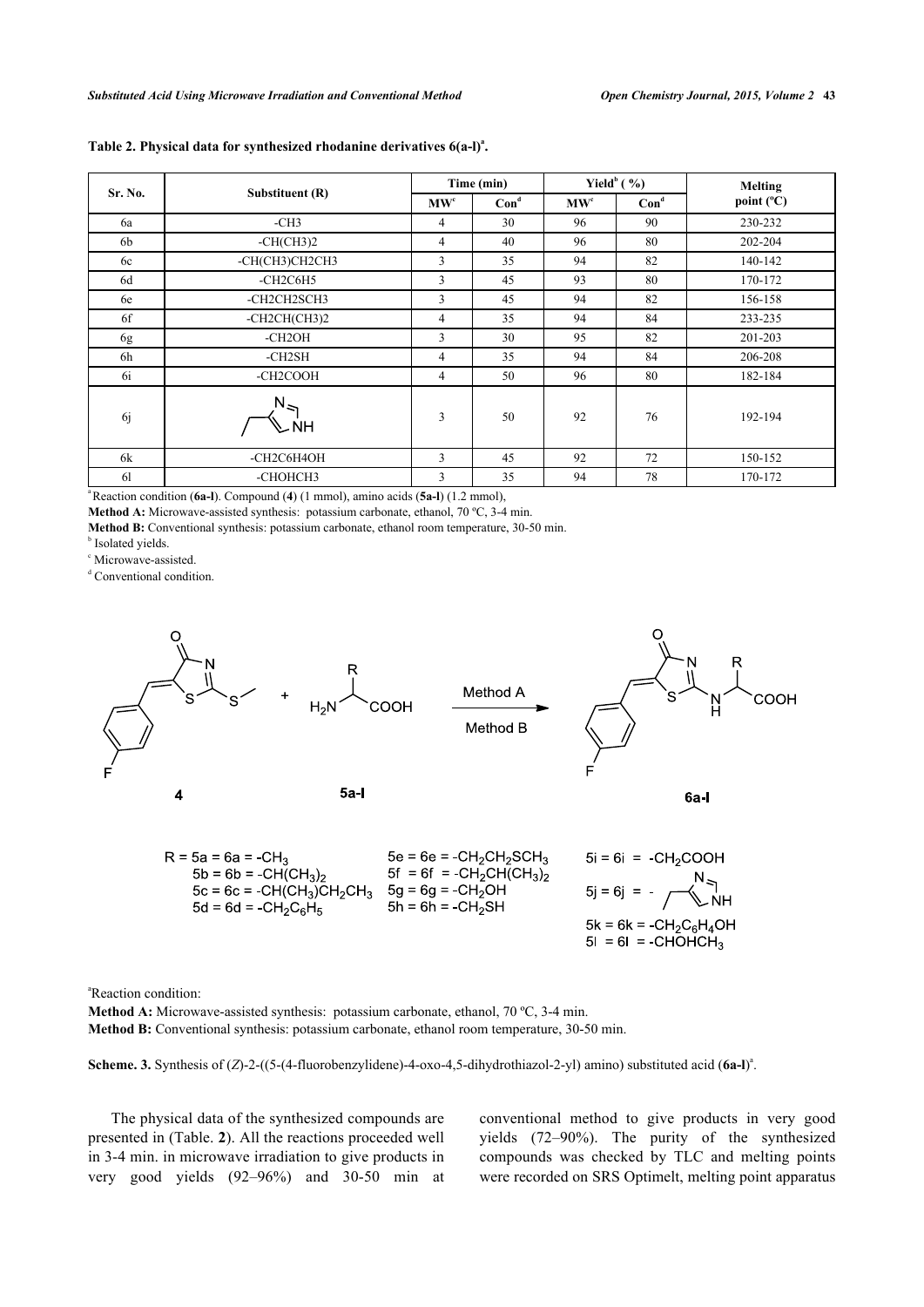and are incorrected. The structure of the synthesized compounds was confirmed by IR,  $H$  NMR,  $H^3C$  NMR and Mass spectral analysis.

#### **EXPERIMENTAL**

## **General Procedure for the Synthesis of Compounds (3)**

In a 100 ml round bottom flask, equimolar amounts of 4-fluorobenzaldehyde 1 (1 mmol), 2-thioxothiazolidin -4-one 2 (1 mmol), anhydrous sodium acetate (1 mmol) were added in glacial acetic acid (1 mL). The mixture was stirred under reflux condition for 7 h. The progress of reaction was monitored by TLC (20% ethyl acetate: nhexane). After completion of the reaction, the reaction mixture was poured into the icecold water. The precipitate was filtered off and washed with water  $(3\times15)$ mL), dried and purified by recrystallization in ethanol as solvent to give 85% yield.

# *(Z)-5-(4-fluorobenzylidene)-2-thioxothiazolidin-4-one (3)*

Yellow solid. Yield: 85%. mp 226–228 ºC; ES-MS m/z: 239. IR  $vmax/cm^{-1}$ : 3034 (NH), 2837 (CH–Ar), 1687 (C=O), 1574 (C=C), 1444 (C=N), 1229 (C=S), 1069 (C–N). <sup>1</sup>H NMR: äppm = 6.90–7.10 (d, 2H, Ar–H), 7.50–7.60 (d, 2H, Ar–H), 8.10 (s, 1H, =CH), 7.90 (s, 1H, NH). <sup>13</sup>C NMR: δppm = 115.3, 116.3, 130.4, 130.8, 143.4, 162.3, 168.3, 193.6.

# **General Procedure for the Synthesis of Compounds (4)**

In a 100 mL round bottom flask, the compound 3 (1 mmol), iodomethane (1.2 mmol) triethylamine (1.2 mmol) were added to dichloromethane (1 mL) at room temperature, stirred reaction mixture for 1 h at room temperature. The progress of the reaction was monitored by TLC (10% chloroform: methanol). After completion of reaction the reaction mixture was concentrated in vacuo. The residue was washed with water  $(3\times15 \text{ mL})$  to afford the crude product. The crude product was recrystallized using ethanol as solvent to give yield in the range 75%.

# *(Z)-5-(4-fluorobenzylidene)-2-(methylthio)thiazol-4(5H)-one (4)*

Yellow solid. Yield: 75%. mp 143-145 °C; ES-MS m/z: 253. IR vmax/cm<sup>-1</sup>: 3015 (CH–Ar), 1700 (C=O), 1594 (C=C), 1483 (C=N), 1153 (C-S), 824 (C-N). <sup>1</sup>H NMR: äppm = 2.80 (s, 3H, SCH<sub>3</sub>), 7.50–7.75 (m, 4H, Ar–H), 7.90 (s, 1H, =CH). <sup>13</sup>C NMR:  $\delta$ ppm = 14.2, 115.4, 130.4, 132.3, 132.4, 133.5, 152.2, 162.1, 167.2.

**General Procedure for the Synthesis of Compounds (6a-l)**

## *Method A: Microwave-Assisted Synthesis*

In a 100 ml round bottom flask, the compound **4** (1 mmol), amino acids **5a-l** (1.2 mmol), potassium carbonates (1.2 mmol), were added to ethanol (1 mL) was added and this mixture subjected to MW irradiation (800 W), at 70 ºC temperature for 3-4 min. The progress of reaction was monitored by TLC (10% chloroform: methanol). After completion of reaction, the reaction mixture was concentrated in vacuo. The resulting solid was extracted with ethyl acetate for column chromatography. The column chromatography was performed using silica gel (200–300 mesh), eluted with ethyl acetate and petroleum ether  $(1:1, v/v)$  to give product **6a-l** (Yield: 92-96 %).

#### *Method B: Conventional Synthesis*

In a 100 ml round bottom flask, the compound **4** (1 mmol), amino acids **5a-l** (1.2 mmol), potassium carbonates (1.2 mmol), were added to ethanol (1 mL) stirring 30-50 min. at room temperature. The progress of the reaction was monitored by TLC (10% chloroform: methanol). After completion of reaction, the reaction mixture was concentrated in vacuo. The resulting solid was extracted with ethyl acetate for column chromatography. Column chromatography was performed using silica gel (200–300 mesh), eluted with ethyl acetate and petroleum ether  $(1:1, v/v)$  to give product 6a-l (Yield: 72-90 %).

# *(Z)-2-((5-(4-fluorobenzylidene)-4-oxo-4,5 dihydrothiazol- 2-yl)amino)propanoic acid (6a)*

Yellow solid. Yield: 96%. mp 230-232 °C; ES-MS m/z: 294. IR  $vmax/cm^{-1}$ : 3342 (OH), 2966 (CH–Ar), 1723 (C=O), 1593 (C=C), 1504 (C=N), 1158 (C-S), 893  $(C-N)$ . <sup>1</sup>H NMR: äppm = 1.40–1.45 (d, 3H, CH<sub>3</sub>), 4.60–4.80 (q, 1H, CH), 7.36–7.65 (m, 4H, Ar-H), 7.86  $(s, 1H, =CH)$ , 10.20  $(s, 1H, NH)$ , 12.65  $(s, 1H, OH)$ . <sup>13</sup>C NMR: δppm = 16.9, 53.7, 115.4, 130.3, 130.7, 132.6, 152.2, 158.3, 167.2, 174.7.

## *(Z)-2-((5-(4-fluorobenzylidene)-4-oxo-4,5 dihydrothiazol- 2-yl)amino)-3-methylbutanoic acid (6b)*

Yellow solid. Yield: 96%. mp 202-204 °C; ES-MS m/z: 322. IR vmax/cm<sup>-1</sup>: 3366 (OH), 3175 (NH), 2997 (CH–Ar), 1724 (C=O), 1677 (C=C), 1505 (C=N), 1235(C-S), 1160 (C-N). <sup>1</sup>H NMR: äppm =  $0.90-1.10$  (d, 6H, CH<sup>3</sup> ), 2.11–2.25 (m, 1H, CH), 4.47–4.55 (d, 1H, CH), 7.35–7.65 (m, 4H, Ar-H), 7.80 (s, 1H, =CH), 9.90 (s, 1H, NH), 13.00 (s, 1H, OH). <sup>13</sup>C NMR:  $\delta$ ppm = 18.9,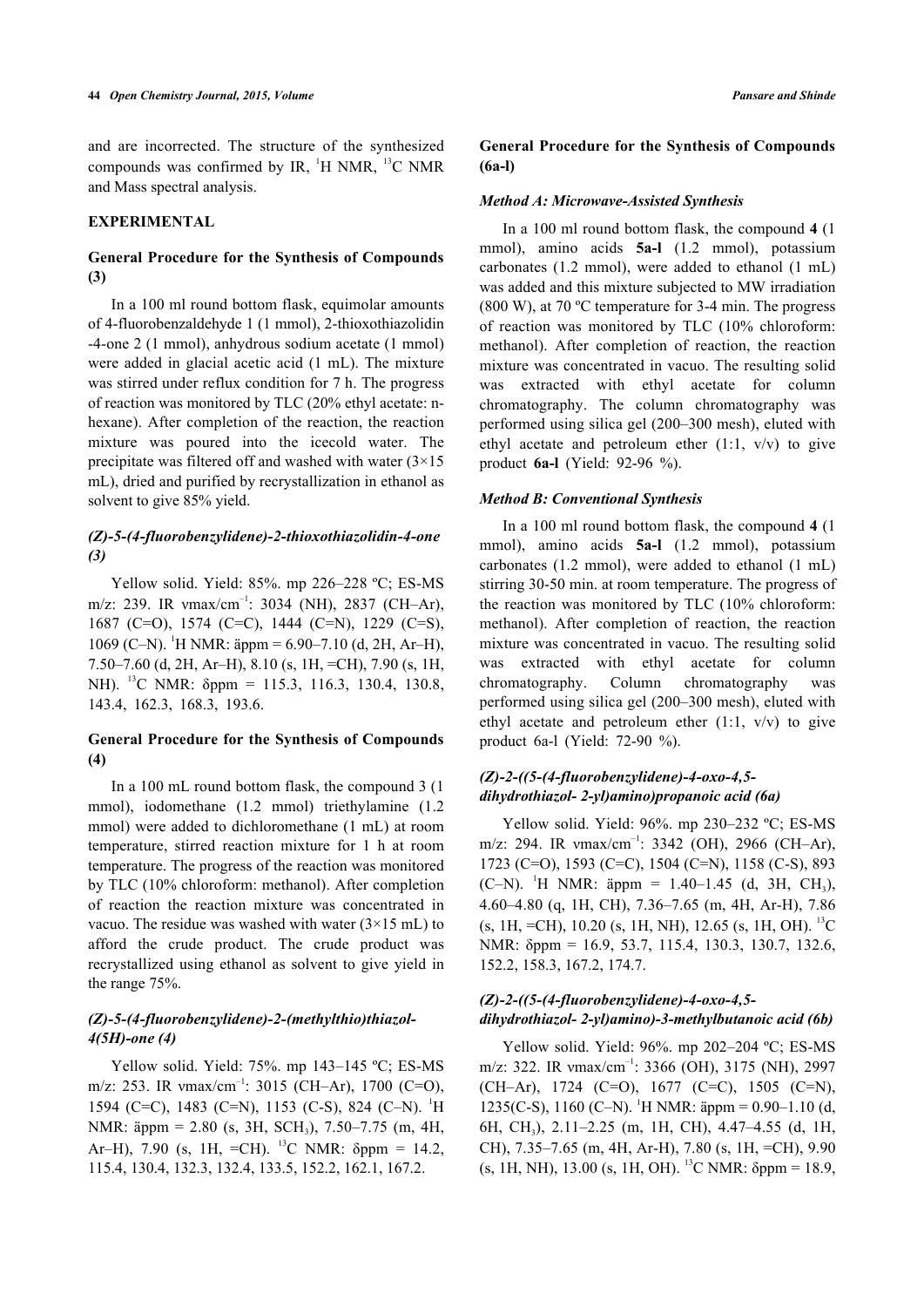<span id="page-5-4"></span>30.2, 61.3, 115.3, 130.4, 130.8, 132.6, 152.2, 158.3, 162.2, 167.2, 174.3.

# *(Z)-2-((5-(4-fluorobenzylidene)-4-oxo-4,5 dihydrothiazol-2-yl)amino)-3-methylpentanoic acid (6c)*

<span id="page-5-6"></span><span id="page-5-5"></span>Yellow solid. Yield: 94%. mp 140–142 ºC; ES-MS m/z: 336. IR  $vmax/cm^{-1}$ : 3523 (OH), 3180 (NH), 2964 (CH–Ar), 1703 (C=O), 1554 (C=C), 1503 (C=N), 1228 (C-S), 1158 (C–N). <sup>1</sup>H NMR: äppm = 1.01–1.15 (t, 3H, CH<sub>3</sub>), 1.23–1.31 (d, 3H, CH<sub>3</sub>), 1.83–2.03 (m, 3H, CH<sub>2</sub>, CH), 3.45–3.55 (d, 1H, CH), 7.45–7.65 (m, 4H, Ar-H), 7.80 (s, 1H, =CH), 10.15 (s, 1H, NH), 12.80 (s, 1H, OH). <sup>13</sup>C NMR:  $\delta$ ppm = 11.2, 15.3, 25.2, 37.3, 58.6, 115.3, 130.2, 130.8, 132.6, 152.2, 158.3, 162.2, 167.3, 174.6.

## <span id="page-5-7"></span>**CONCLUSION**

In conclusion, we have successfully developed an easy access to a new series of 2-((5-(4 fluorobenzylidene) -4-oxo-4, 5-dihydrothiazol -2 yl)amino) acid derivatives **6a-l**. The mild reaction conditions, good to excellent yields, easy workup, and easily available substrates make the reactions attractive for the preparation of compounds **6a-l**. Efforts towards the synthesis of other important drug molecules with a rhodanine moiety by microwave irradiation as well as conventional method are ongoing in our laboratory. Besides, the technique has the advantage of being simple and allows the synthesis of rhodanine moiety in minimum time.

## <span id="page-5-9"></span><span id="page-5-8"></span>**ACKNOWLEDGEMENTS**

The authors are thankful to the Head, Department of Chemical Technology, Dr. Babasaheb Ambedkar Marathwada University, Aurangabad 431004 (MS) India, for providing the laboratory facility.

### <span id="page-5-10"></span>**REFERENCES**

- <span id="page-5-0"></span>[1] Look, G.C.; Schullek, J.R.; Homes, C.P.; Chinn, J.P.; Gordon, E.M.; Gallop, M.A. The identification of cyclooxygenase-1 inhibitors from 4-thiazolidinone combinatorial libraries. *Bioorg. Med. Chem. Lett.,* **1996**, *6*, 707-712. [[http://dx.doi.org/10.1016/0960-894X\(96\)00097-2](http://dx.doi.org/10.1016/0960-894X(96)00097-2)]
- <span id="page-5-12"></span><span id="page-5-11"></span><span id="page-5-1"></span>[2] Andres, C.J.; Bronson, J.J.; D' Andrea, S.V.; Deshpande, M.S.; Falk, P.J.; Grant-Young, K.A.; Harte, W.E.; Ho, H.T.; Misco, P.F.; Robertson, J.G.; Stock, D.; Sun, Y.; Walsh, A.W. 4- Thiazolidinones: novel inhibitors of the bacterial enzyme MurB. *Bioorg. Med. Chem. Lett.,* **2000**, *10*(8), 715-717. [[http://dx.doi.org/10.1016/S0960-894X\(00\)00073-1](http://dx.doi.org/10.1016/S0960-894X(00)00073-1)] [PMID: [10782671\]](http://www.ncbi.nlm.nih.gov/pubmed/10782671)
- <span id="page-5-2"></span>[3] Singh, S.P.; Parmar, S.S.; Raman, K.; Stenberg, V.I. Chemistry and biological activity of thiazolidinones. *Chem. Rev.,* **1981**, *81*, 175-203.
	- [[http://dx.doi.org/10.1021/cr00042a003\]](http://dx.doi.org/10.1021/cr00042a003)
- <span id="page-5-3"></span>[4] Brown, F.C. 4-Thiazolidinones. *Chem. Rev.,* **1961**, *61*, 463-521. [[http://dx.doi.org/10.1021/cr60213a002\]](http://dx.doi.org/10.1021/cr60213a002)
- [5] Kavitha, C.V.; Basappa, B.; Swamy, S.N.; Mantelingu, K.; Doreswamy, S.; Sridhar, M.A.; Shashidhara Prasad, J.; Rangappa, K.S. Synthesis of new bioactive venlafaxine analogs: novel thiazolidin-4-ones as antimicrobials. *Bioorg. Med. Chem.,* **2006**, *14*(7), 2290-2299. [[http://dx.doi.org/10.1016/j.bmc.2005.11.017\]](http://dx.doi.org/10.1016/j.bmc.2005.11.017) [PMID: [16338140](http://www.ncbi.nlm.nih.gov/pubmed/16338140)]
- [6] Shah, T.J.; Desai, V.A. Synthesis of some novel fluorinated 4 thiazolidinones containing amide linkages and their antimicrobial screening. *ARKIVOC,* **2007**, *14*, 218-228.
- [7] Solomon, V.R.; Haq, W.; Srivastava, K.; Puri, S.K.; Katti, S.B. Synthesis and antimalarial activity of side chain modified 4 aminoquinoline derivatives. *J. Med. Chem.,* **2007**, *50*(2), 394-398.

[<http://dx.doi.org/10.1021/jm061002i>] [PMID: [17228883\]](http://www.ncbi.nlm.nih.gov/pubmed/17228883)

- [8] Rawal, R.K.; Tripathi, R.; Katti, S.B.; Pannecouque, C.; De Clercq, E. Design and synthesis of 2-(2,6-dibromophenyl)-3 heteroaryl-1,3-thiazolidin-4-ones as anti-HIV agents. *Eur. J. Med. Chem.,* **2008**, *43*(12), 2800-2806. [<http://dx.doi.org/10.1016/j.ejmech.2007.12.015>] [PMID: [18242784](http://www.ncbi.nlm.nih.gov/pubmed/18242784)]
- [9] Balzarini, J.; Orzeszko, B.; Maurin, J.K.; Orzeszko, A. Synthesis and anti-HIV studies of 2-adamantyl-substituted thiazolidin-4-ones. *Eur. J. Med. Chem.,* **2007**, *42*(7), 993-1003. [<http://dx.doi.org/10.1016/j.ejmech.2007.01.003>] [PMID: [17321639](http://www.ncbi.nlm.nih.gov/pubmed/17321639)]
- [10] Murugesan, V.; Tiwari, V.S.; Saxena, R.; Tripathi, R.; Paranjape, R.; Kulkarni, S.; Makwana, N.; Suryawanshi, R.; Katti, S.B. Lead optimization at C-2 and N-3 positions of thiazolidin-4-ones as HIV-1 non-nucleoside reverse transcriptase inhibitors. *Bioorg. Med. Chem.,* **2011**, *19*(22), 6919-6926. [[http://dx.doi.org/10.1016/j.bmc.2011.09.018\]](http://dx.doi.org/10.1016/j.bmc.2011.09.018) [PMID:
- [21982685](http://www.ncbi.nlm.nih.gov/pubmed/21982685)] [11] Rawal, R.K.; Tripathi, R.; Katti, S.B.; Pannecouque, C.; De Clercq, E. Synthesis and evaluation of 2-(2,6-dihalophenyl)-3 pyrimidinyl-1,3-thiazolidin-4-one analogues as anti-HIV-1 agents. *Bioorg. Med. Chem.,* **2007**, *15*(9), 3134-3142. [[http://dx.doi.org/10.1016/j.bmc.2007.02.044\]](http://dx.doi.org/10.1016/j.bmc.2007.02.044) [PMID: [17349793](http://www.ncbi.nlm.nih.gov/pubmed/17349793)]
- [12] Kumar, A.; Sharma, S.; Archana, A.; Bajaj, K.; Sharma, S.; Panwar, H.; Singh, T.; Srivastava, V.K. Some new 2,3,6 trisubstituted quinazolinones as potent anti-inflammatory, analgesic and COX-II inhibitors. *Bioorg. Med. Chem.,* **2003**, *11*(23), 5293-5299. [[http://dx.doi.org/10.1016/S0968-0896\(03\)00501-7](http://dx.doi.org/10.1016/S0968-0896(03)00501-7)] [PMID: [14604693](http://www.ncbi.nlm.nih.gov/pubmed/14604693)]
- [13] Sharma, S.; Singh, T.; Mittal, R.; Saxena, K.K.; Srivastava, V.K.; Kumar, A. A study of anti-inflammatory activity of some novel I -amino naphthalene and I -amino naphthalene derivatives. *Arch. Pharm. (Weinheim),* **2006**, *339*(3), 145-152. [[http://dx.doi.org/10.1002/ardp.200500215\]](http://dx.doi.org/10.1002/ardp.200500215) [PMID: [16528795](http://www.ncbi.nlm.nih.gov/pubmed/16528795)]
- [14] Petrikaite, V.; Tarasevicius, E.; Pavilonis, A. New ethacridine derivatives as the potential antifungal and antibacterial preparations. *Medicina (Kaunas),* **2007**, *43*(8), 657-663. [PMID: [17895642](http://www.ncbi.nlm.nih.gov/pubmed/17895642)]
- [15] Chandrappa, S.; Kavitha, C.V.; Shahabuddin, M.S.; Vinaya, K.; Ananda Kumar, C.S.; Ranganatha, S.R.; Raghavan, S.C.; Rangappa, K.S. Synthesis of 2-(5-((5-(4-chlorophenyl)furan-2 yl) methylene)-4-oxo-2-thioxothiazolidin-3-yl)acetic acid derivatives and evaluation of their cytotoxicity and induction of apoptosis in human leukemia cells. *Bioorg. Med. Chem.,* **2009**, *17*(6), 2576-2584. [[http://dx.doi.org/10.1016/j.bmc.2009.01.016\]](http://dx.doi.org/10.1016/j.bmc.2009.01.016) [PMID:

[19243955](http://www.ncbi.nlm.nih.gov/pubmed/19243955)]